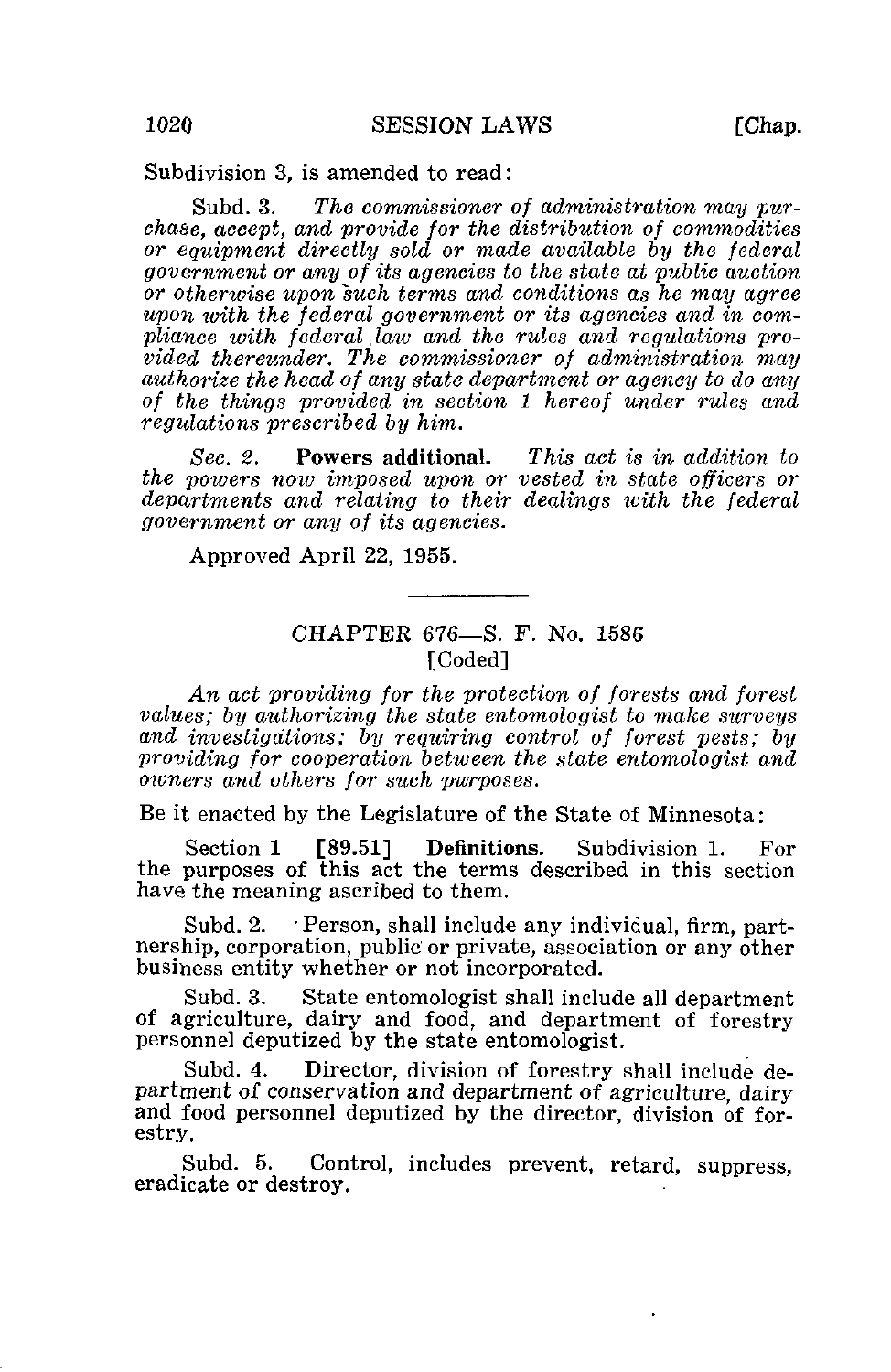Subd. 6. Infestation, includes actual, potential, incipient or emergency infestation or infection by forest pests,

Subd. 7. Cooperators, shall include state, federal, county, municipal and private governmental and business organizations and their legal representatives.

Subd. 8. Forest pest, means any vertebrate or invertebrate animal or plant pathogen which is determined by the state entomologist to be harmful, injurious or destructive to forests or timber.

Subd. 9. Forest land or forest, means land on which occurs a stand or potential stand of trees valuable for timber products, watershed or wildlife protection, recreational uses or other purposes, and shall include lands owned or controlled by the state of Minnesota.

Subd. 10. Timber, includes forest trees standing or down, alive or dead.

Sec. 2. [89.52] State entomologist; surveys, investigations. The state entomologist shall make surveys and in-The state entomologist shall make surveys and investigations to determine the presence of infestations of forest pests. For this purpose duly designated representatives of the state entomologist may enter at reasonable times on public and private lands for the purpose of conducting such surveys and investigations.

Sec. 3. [89.53] Control of forest pests. Subdivision 1. Whenever the state entomologist finds that an area in the state is infested or threatened to be infested with forest pests, it shall determine whether measures of control are needed and are available and the area over which the control measures shall be applied. The state entomologist shall prescribe a proposed zone of infestation covering the area in which control measures are to be applied and shall publish notice of the proposal once a week, for two successive weeks in a newspaper having a general circulation in each county located in whole or in part in the proposed zone of infestation.

Subd. 2. The notice shall include a description of the boundaries of the proposed zone of infestation and a time and place where owners of forest lands in the zone may show cause orally or in writing why the zone should or should not be established. The state entomologist shall consider any statements received in determining whether the zone shall be established.

Sec. 4. [89.54] Zones of infestation. Upon the decision by the state entomologist that the establishment of a zone is necessary, he shall make a written order establishing said zone, and upon making said order, said zone shall be established. Notice of the establishment of the zone shall thereupon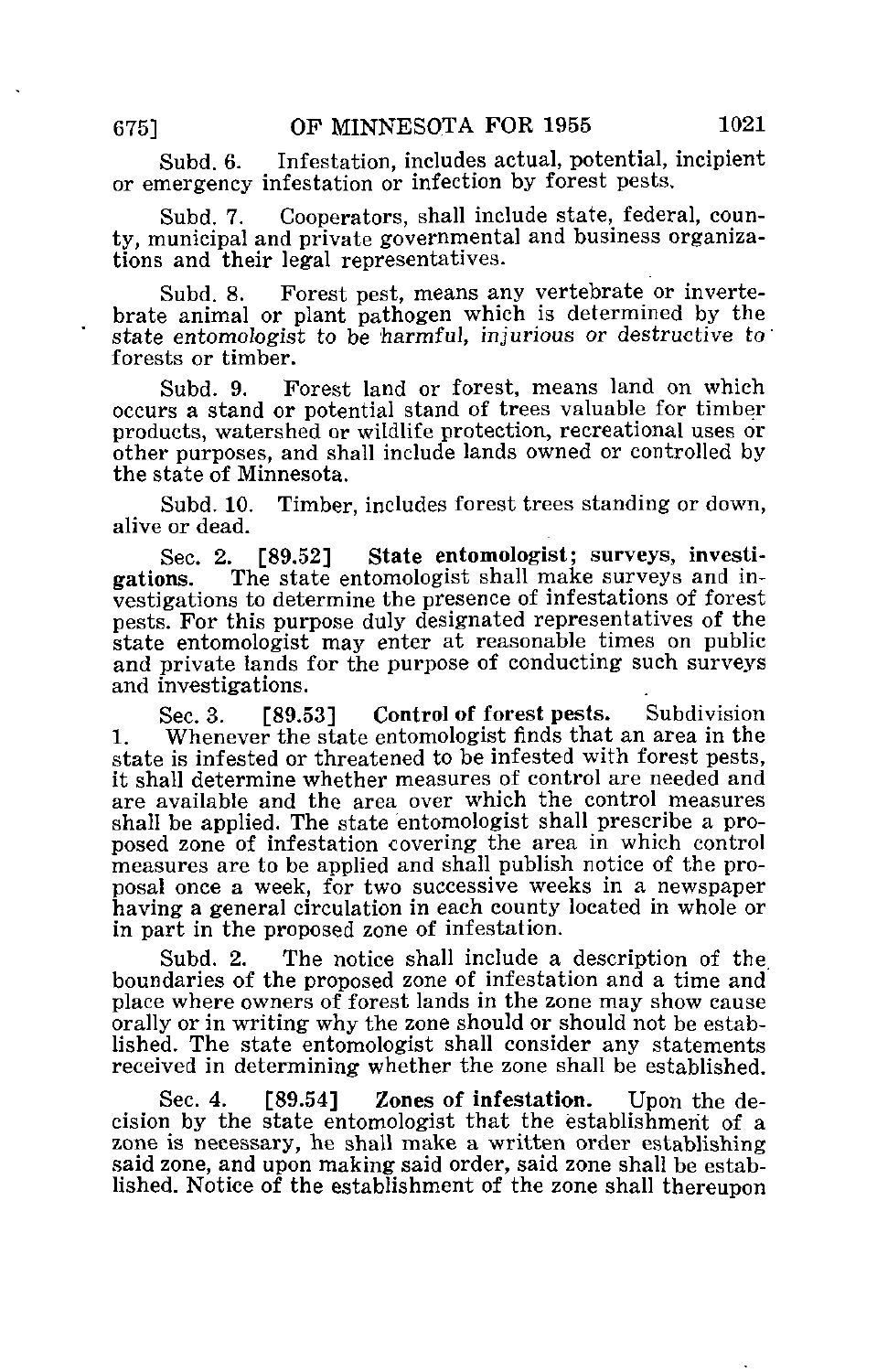be published in a newspaper having a general circulation in each county located in whole or in part in the proposed zone.

Sec. 5. [89.55] Infestation control. Upon the establishment of the zone of infestation, the state entomologist may apply measures of infestation control on public and private forest and other lands within such zone and to any trees, timber, plants or shrubs thereon harboring or which may harbor the forest pests. For this purpose, the duly authorized representatives of the state entomologist are authorized to enter upon any lands, public or private within such zone. The state entomologist may enter into agreements with owners of the lands in the zone covering the control work on their lands, and fixing the pro rata basis on which the cost of such work will be shared between the state entomologist and said owner.

Sec. 6. [89.56] Expenses. Subdivision 1. At the end of each fiscal year and upon completion of the infestation control measures in any zone of infestation, the state entomologist shall prepare a certified statement of expenses incurred in carrying out such measures, including expenses of owners covered by agreements entered into pursuant to section 5. The statement shall show the amount which the state entomologist determines to be its share of the expenses. The share of the state entomologist may include funds and the value of other contributions made available by the federal government and other cooperators. The balance of such costs shall constitute a charge on an acreage basis as provided herein against the owners of lands in the zone containing trees valuable or potentially valuable for commercial timber purposes and affected or likely to be affected by the forest pests for which control measures were conducted. In fixing the rates at which charges shall be made against each owner, the state entomologist shall consider the present commercial value of the trees on his land, the present and potential benefits to such owner from the application of the control measures, and the cost of applying such measures to his land, and such other factors as in the discretion of the state entomologist will enable it to determine an equitable distribution of the cost' to all such owners including the recommendations of the director, division of forestry. No charge shall be made against owners to the extent that they have individually or as members of a cooperative association contributed funds, supplies or services pursuant to agreement under section 6.

Subd. 2. Notice of said charge and the amount thereof shall be given to the owner by delivery or by depositing the same in the United States mails in an envelope properly addressed to him and bearing sufficient postage. The owner shall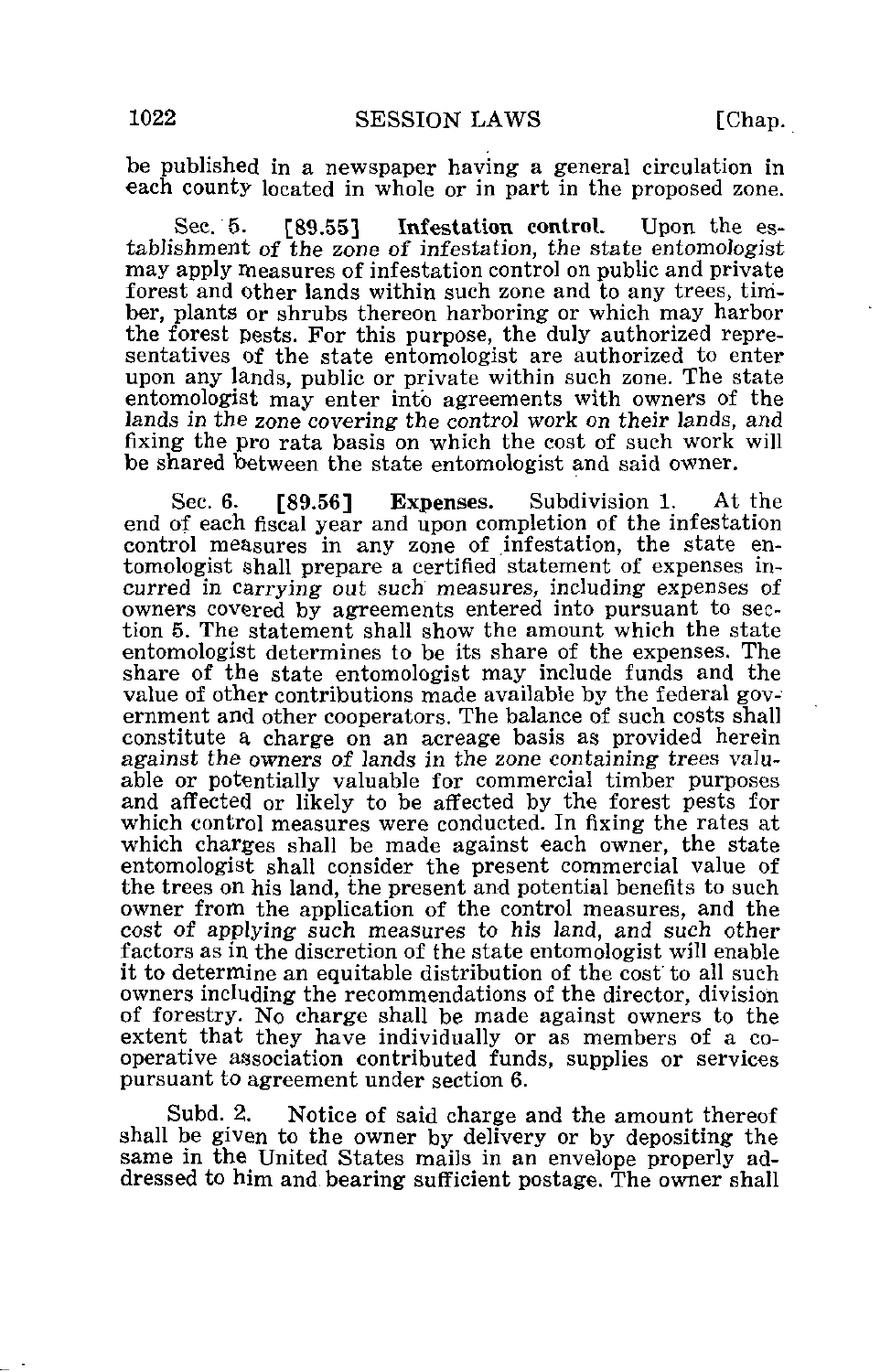have the right to protest such charge to the state entomologist within 60 days from the date of such notice. He shall also have the same right to review of such charge as is provided with respect to ad valorem property assessments. Application for such review shall be made within 60 days from the date of action by the state entomologist on any protest.

Subd. 3. The unpaid charges assessed under this act and the actions of the state entomologist on any protests filed pursuant to subdivision 2, shall be reported to the tax levying authority for the county in which the lands for which the charges are assessed are situated and shall be made a public record. Any charges finally determined to be due shall become a special assessment and shall-be payable in the same manner and with the same interest and penalty charges and with the same procedure for collection as apply to ad valorem property taxes. Upon collection of the charges the county treasurer shall forthwith cause the amounts thereof to be paid to the forest pest control fund created by this act. Any unpaid charge or lien against the lands shall not be affected by the sale thereof or by dissolution of the zone of infestation.

Sec. 7. [89.57] Dissolution of zone infestation. Whenever the state entomologist shall determine that forest pest control work within an established zone of infestation is no longer necessary or feasible, the state entomologist shall dissolve the zone.

Sec. 8. [89.58] Forest pest control fund. All moneys collected under the provisions of this act together with such moneys as may be appropriated by the legislature or allocated by the legislative advisory committee for the purposes of this act, and such moneys as may be contributed or paid by the federal government, or any other public or private agency, organization or individual, shall be deposited in the state treasury, to the credit of the forest pest control fund, which fund is hereby created, and any moneys therein are appropriated to the state entomologist's office for use in carrying out the purposes of this act.

Sec. 9. [89.59] Cooperation. The state entomologist may cooperate with the United States or agencies thereof, other agencies of the state, county or municipal governments, agencies of neighboring states or other public or private organizations or individuals and may accept such funds, equipment, supplies or services from cooperators and others as it may provide in agreements with the United States or its agencies for matching of federal funds as required under laws of the United States relating to forest pests.